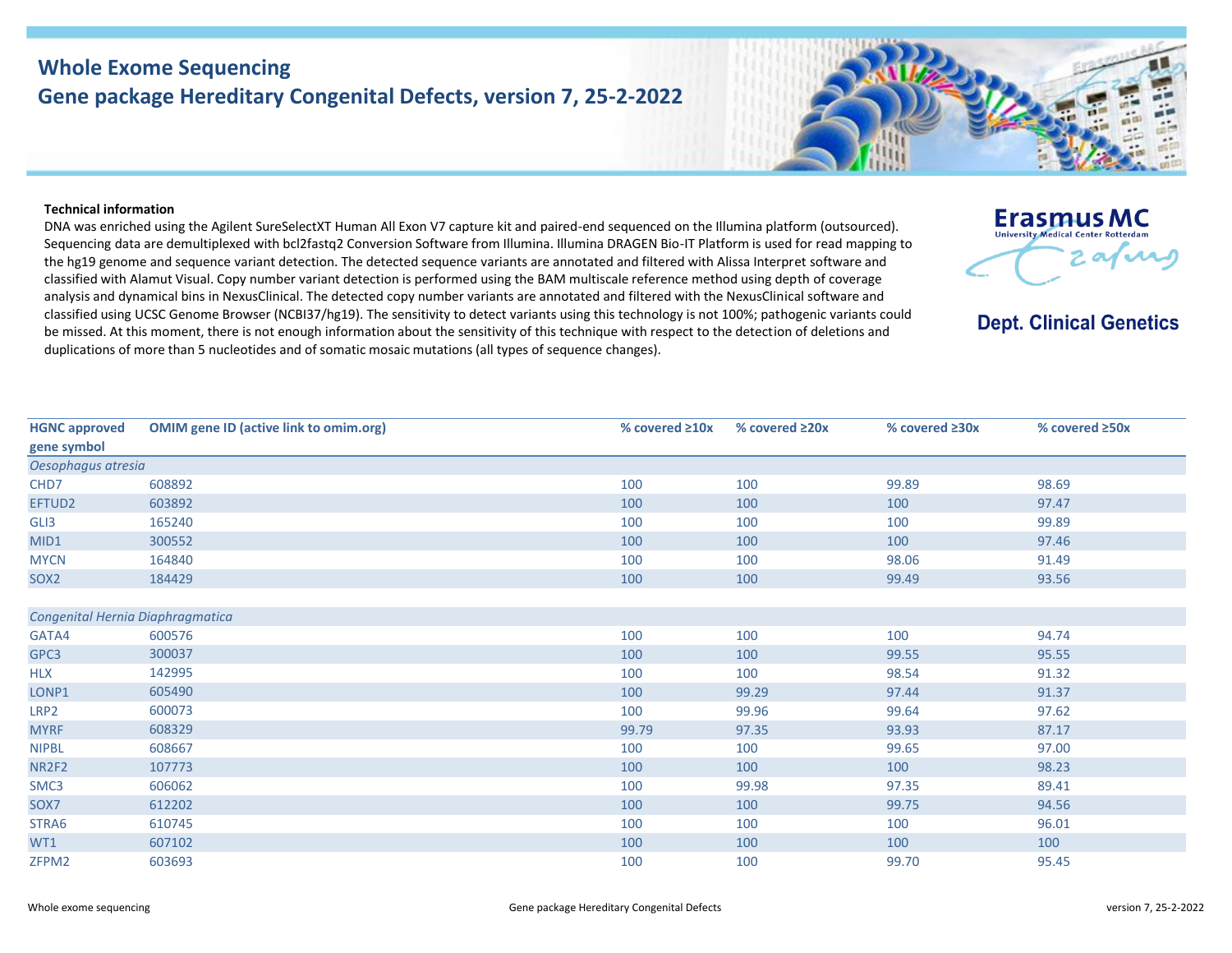| <b>HGNC approved</b>           | <b>OMIM gene ID (active link to omim.org)</b> | % covered $\geq 10x$ | % covered $\geq 20x$ | % covered $\geq 30x$ | % covered ≥50x |  |  |  |
|--------------------------------|-----------------------------------------------|----------------------|----------------------|----------------------|----------------|--|--|--|
| gene symbol                    |                                               |                      |                      |                      |                |  |  |  |
| <b>Ano-rectal Marformation</b> |                                               |                      |                      |                      |                |  |  |  |
| <b>CASK</b>                    | 300172                                        | 100                  | 99.97                | 97.02                | 90.61          |  |  |  |
| CCNB1                          | 123836                                        | 100                  | 100                  | 100                  | 100            |  |  |  |
| <b>CCNQ</b>                    | 300708                                        | 81.09                | 81.09                | 81.09                | 81.09          |  |  |  |
| CDX1                           | 600746                                        | 100                  | 96.49                | 81.75                | 63.74          |  |  |  |
| CDX2                           | 600297                                        | 100                  | 98.00                | 93.39                | 75.03          |  |  |  |
| <b>FLNA</b>                    | 300017                                        | 99.95                | 99.05                | 97.51                | 95.12          |  |  |  |
| GLI3                           | 165240                                        | 100                  | 100                  | 100                  | 99.89          |  |  |  |
| HOXD13                         | 142989                                        | 100                  | 99.11                | 93.92                | 85.31          |  |  |  |
| JAG1                           | 601920                                        | 100                  | 98.67                | 97.58                | 97.41          |  |  |  |
| KDM6A                          | 300128                                        | 100                  | 100                  | 99.30                | 92.95          |  |  |  |
| KMT2D                          | 602113                                        | 100                  | 100                  | 99.75                | 97.30          |  |  |  |
| MED12                          | 300188                                        | 100                  | 99.89                | 98.40                | 93.18          |  |  |  |
| MID1                           | 300552                                        | 100                  | 100                  | 100                  | 97.46          |  |  |  |
| MNX1                           | 142994                                        | 100                  | 100                  | 97.05                | 67.62          |  |  |  |
| <b>MYCN</b>                    | 164840                                        | 100                  | 100                  | 98.06                | 91.49          |  |  |  |
| NOTCH <sub>2</sub>             | 600275                                        | 99.86                | 98.85                | 98.02                | 95.09          |  |  |  |
| SALL1                          | 602218                                        | 100                  | 100                  | 100                  | 99.07          |  |  |  |
| SALL4                          | 607343                                        | 100                  | 99.35                | 95.66                | 95.37          |  |  |  |
| USP9X                          | 300072                                        | 100                  | 100                  | 99.83                | 96.43          |  |  |  |
|                                |                                               |                      |                      |                      |                |  |  |  |
| HSCR/CIPO/MMIHS                |                                               |                      |                      |                      |                |  |  |  |
| <b>AAAS</b>                    | 605378                                        | 100                  | 100                  | 100                  | 99.95          |  |  |  |
| ACTG2                          | 102545                                        | 100                  | 100                  | 100                  | 100            |  |  |  |
| EDN3                           | 131242                                        | 100                  | 100                  | 99.02                | 83.05          |  |  |  |
| <b>EDNRB</b>                   | 131244                                        | 100                  | 99.83                | 98.58                | 95.24          |  |  |  |
| <b>FLNA</b>                    | 300017                                        | 99.95                | 99.05                | 97.51                | 95.12          |  |  |  |
| <b>KIFBP</b>                   | 609367                                        | 100                  | 100                  | 100                  | 93.41          |  |  |  |
| LMOD1                          | 602715                                        | 100                  | 100                  | 100                  | 95.73          |  |  |  |
| <b>MYH11</b>                   | 160745                                        | 100                  | 99.67                | 98.35                | 91.31          |  |  |  |
| MYL9                           | 609905                                        | 100                  | 100                  | 100                  | 99.48          |  |  |  |
| <b>MYLK</b>                    | 600922                                        | 100                  | 99.86                | 98.82                | 95.65          |  |  |  |
| NOS1                           | 163731                                        | 100                  | 99.60                | 98.22                | 93.26          |  |  |  |
| PHOX2B                         | 603851                                        | 93.16                | 83.78                | 74.85                | 55.94          |  |  |  |
| RAD21                          | 606462                                        | 100                  | 100                  | 99.70                | 96.40          |  |  |  |
| <b>RET</b>                     | 164761                                        | 100                  | 99.85                | 97.07                | 91.06          |  |  |  |
| <b>SGO1</b>                    | 609168                                        | 100                  | 99.27                | 91.81                | 91.81          |  |  |  |
| <b>SOX10</b>                   | 602229                                        | 100                  | 99.66                | 97.70                | 90.57          |  |  |  |
| <b>VCL</b>                     | 193065                                        | 100                  | 100                  | 99.87                | 97.51          |  |  |  |
| ZEB <sub>2</sub>               | 605802                                        | 100                  | 100                  | 100                  | 100            |  |  |  |